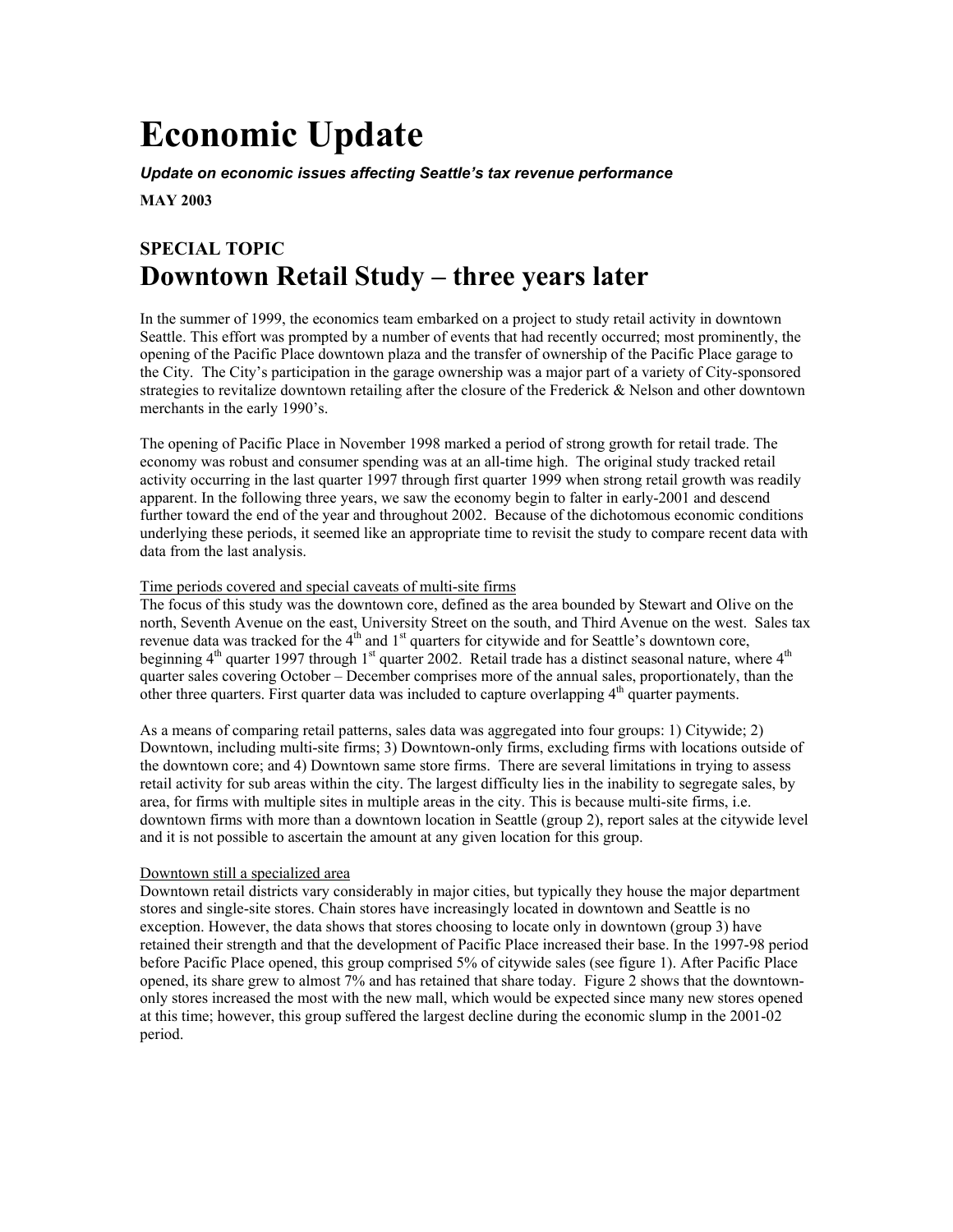# **Figure 1 Taxable Sales by grouping category and as a percent of citywide sales**

|                                                                                            | <b>Combined two quarter periods</b> |               |               |               |               |  |  |
|--------------------------------------------------------------------------------------------|-------------------------------------|---------------|---------------|---------------|---------------|--|--|
| <b>Grouping Category</b>                                                                   | 97Q4 & 98Q1                         | 98Q4 & 99Q1   | 99Q4 & 00Q1   | 00Q4 & 01Q1   | 01Q4 & 02Q1   |  |  |
| 1. Citywide<br>2. Total downtown, including<br>multi-site firms outside                    | 2,319,221,232                       | 2,491,146,896 | 2,708,289,616 | 2,734,841,698 | 2,622,078,201 |  |  |
| downtown                                                                                   | 502,086,919                         | 585.217.895   | 612,987,812   | 617,209,747   | 570,175,168   |  |  |
| 3. Downtown-only firms                                                                     | 117.294.869                         | 156.551.628   | 169.450.265   | 174.636.628   | 158,565,109   |  |  |
| 4. Downtown same store firms                                                               | 72.281.125                          | 76.355.286    | 84.970.040    | 83.261.650    | 81.214.171    |  |  |
| As a percent of citywide sales<br>2. Total downtown, including<br>multi-site firms outside |                                     |               |               |               |               |  |  |
| downtown                                                                                   | 21.6%                               | 26.4%         | 26.4%         | 26.6%         | 24.6          |  |  |
| 3. Downtown-only firms                                                                     | 5.1%                                | 6.8%          | 7.3%          | 7.5%          | 6.8%          |  |  |
| 4. Downtown same store firms                                                               | 3.1%                                | 3.3%          | 3.7%          | 3.6%          | 3.5%          |  |  |

Stores that existed throughout the entire study periods are represented by group 4. Although it is the smallest group, in term of sales, it represents the most stable group. Figure 1 shows that it retained its share of citywide sales through all periods and figure 2 shows that while its growth was not as large as the other groups immediately following Pacific Place opening, its decline was not as severe in the slow period. This is not surprising since, by definition, this group is represented by long-standing stores that did not open, close, or move in the study's time horizon.

The prominence of multi-site firms downtown is evident when comparing group 2, to groups 3 and 4, in figure 1. It should be noted that group 2 is the weakest group to attribute to downtown since it contains the citywide sales of the largest retailers in town (see multi-site reporting issues described earlier); however, it gives an idea of the magnitude of chain stores in downtown.

# **Figure 2**

# **Percent change of sales between periods by grouping category**

|                                   |                                 |             |           |           | Comparing        |
|-----------------------------------|---------------------------------|-------------|-----------|-----------|------------------|
|                                   |                                 |             |           |           | first period and |
|                                   | Comparing year over year change | last period |           |           |                  |
|                                   | $97/98 -$                       | $98/99 -$   | $99/00 -$ | $00/01 -$ |                  |
| <b>Grouping Category</b>          | 98/99                           | 99/00       | 00/01     | 01/02     | 01/02-97/98      |
| 1. Citywide                       | 7.4%                            | 8.7%        | 1.0%      | $-4.1\%$  | 13.1%            |
| 2. Total downtown, including      |                                 |             |           |           |                  |
| multi-site firms outside downtown | 16.6%                           | 4.7%        | 0.7%      | $-7.6%$   | 13.6%            |
| 3. Downtown-only firms            | 33.5%                           | 8.2%        | 3.1%      | $-9.2%$   | 35.2%            |
| 4. Downtown same store firms      | 5.6%                            | 11.3%       | $-2.0%$   | $-2.5%$   | 12.4%            |

# Types of retail stores located downtown

There are eight major retail categories in Seattle, but only five of the eight are prominent downtown: general merchandise, apparel, furniture, eating and drinking, and specialty retail. The categories exclusive of downtown are building materials, food stores, and auto dealers.

Figure 3 illustrates the proportion of sales by major retail category. Restaurants that choose downtown as their sole location account for a significant piece of the downtown-only firms. In addition to small eateries, downtown is the location for the high-end restaurants that cater to businesses and tourists.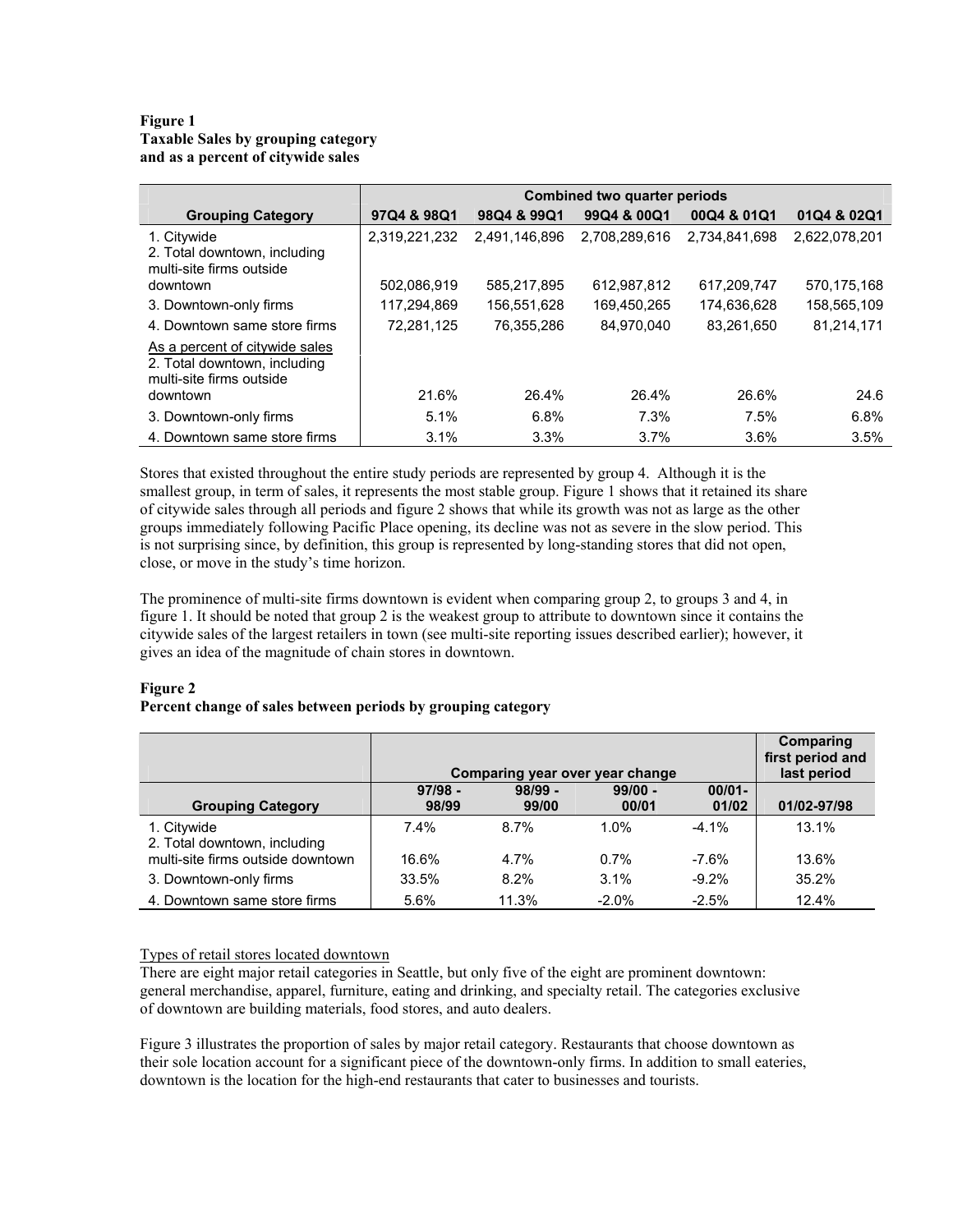Specialty retail is a broad category that includes jewelry, books, art galleries, cameras, and small convenience items. There are several exclusive jewelry stores that choose downtown as their sole location, and because their sales are high, this contributes to the large representation of this category in the downtown-only firms (groups 3 and 4).



### Summary

Seattle's downtown has undergone a number of changes in the past 5 years. Many stores have opened and closed, while older retailers have moved to different sites. The opening of Pacific Place, during the height of retail growth, provided a short term boost to sales downtown and has increased the base of downtownonly firms.

Looking at the sales by retail category, we find that downtown has areas of specialization. While moderately-priced chain stores have developed significantly, downtown remains the location for specialty retail and one-of-a-kind restaurants. These categories are over-represented in the downtown-only groupings compared to the city as a whole, due in part to the high-end jewelry and specialty retail stores and upscale restaurants that choose downtown as their sole locations.